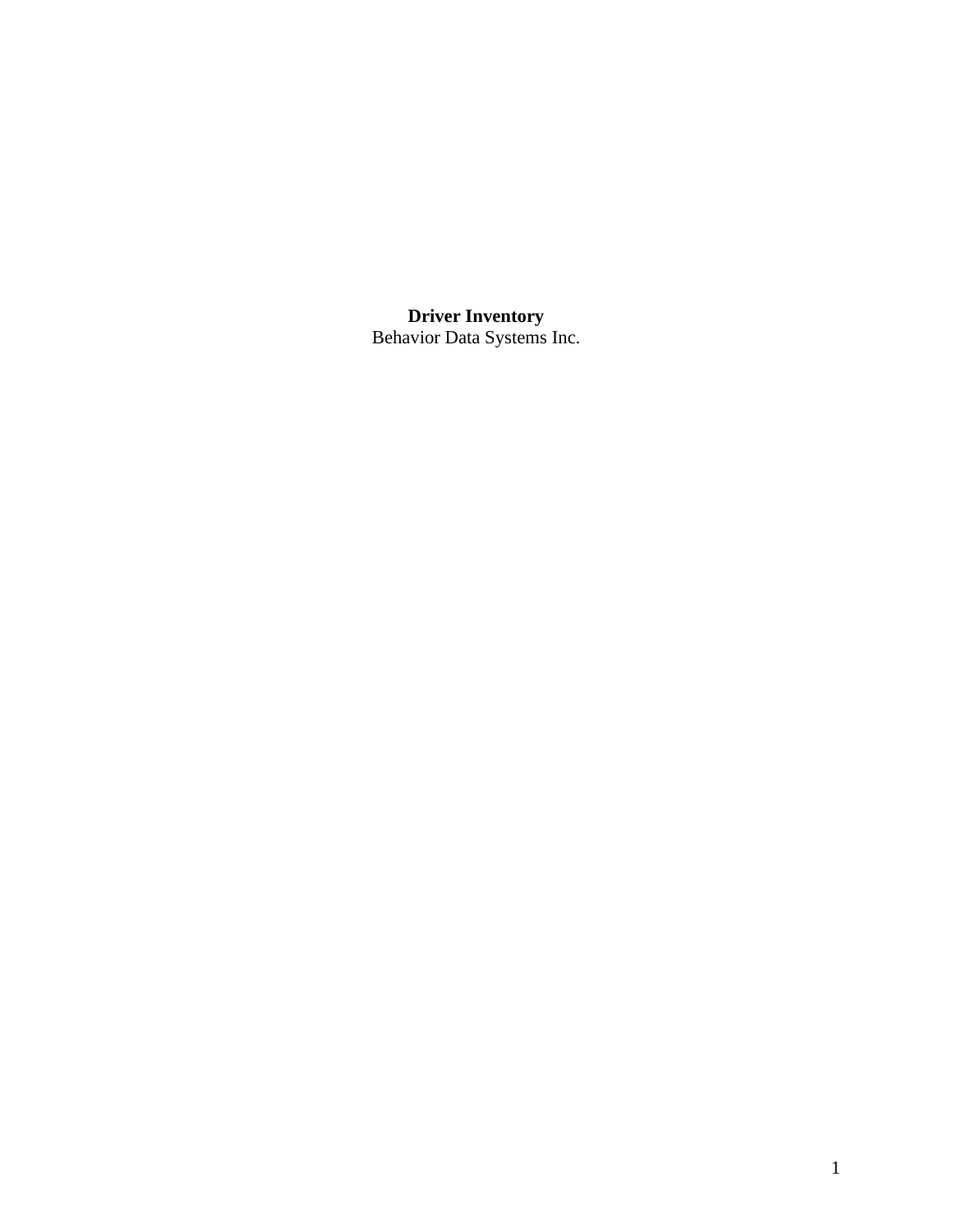# **DRIVER INVENTORY INTRODUCTION**

Motor vehicle crashes are among the leading causes of death in the United States (NHTSA, 2012) and while crash fatalities have declined, the numbers of distracted driving incidents are on the rise. The DI was designed to provide relevant driver risk-related information including information on the behavioral patterns and traits relevant to understanding problem and high risk drivers. Factors associated with driving risk include impaired driving, aggressive driving, personality traits, and previous traffic violations (Buntain-Rickles & Rivara, 1995; NHTSA, 2012).

The Driver Inventory (DI) was developed to help meet court-related assessment needs including diversion programs, intake-referral settings, and probation departments. The DI provides quantitative information using empirically based measures (scales) which independently generate risk (percentile) scores. Scale development is based upon 20 years of research.

The DI is a brief, easily administered and interpreted test that is specifically designed for court related assessments. The DI is composed of 124 true/false and multiple-choice items that comprise 5 scales or measures that evaluate constructs and behaviors associated with driver risk. The DI requires 25 to 30 minutes for completion and can be administered individually or in groups. The language of the DI is direct, non-offensive and uncomplicated making the DI appropriate for people with sixth grade or higher reading abilities.

# **Drivers Inventory Scales**

- **1. Truthfulness Scale**
- **2. Aggressiveness Scale**
- **3. Driver Risk Scale**
- **4. Self-Esteem Scale**
- **5. Stress Coping Abilities Scale**

The DI represents the latest developments in psychometric techniques and computerized technology. The DI can be administered on a computer (PC compatible) screen or by using paper-pencil test booklets. Regardless of how the DI is administered, all tests are scored and interpreted using a computer which generates the DI reports. DI reports are available within three minutes of test completion. Automated scoring and interpretive procedures help ensure objectivity and accuracy. The DI Windows version also has an optional human voice audio presentation that presents the test with accompanying auditory presentation of the text seen on the computer screen. Additionally, the DI is available on Professional Online Testing Solution's online testing platform.

The DI is to be used in conjunction with a review of available records and test taker interview. No decision or diagnosis should be based solely on DI results. Assessment is not to be taken lightly, as the resulting decisions drastically affect peoples' lives.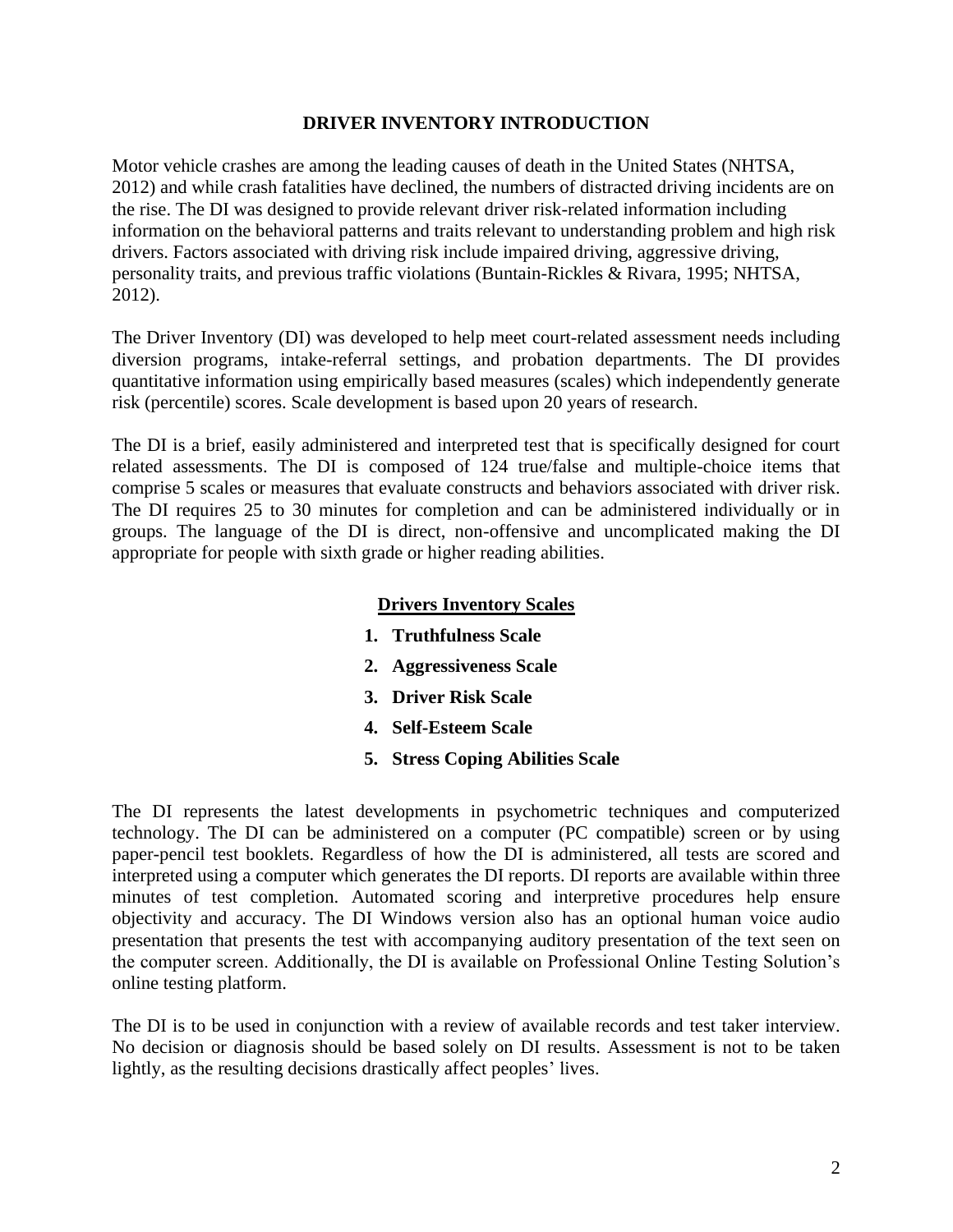## **UNIQUE FEATURES**

This section discusses the unique features of the Driver Inventory (DI) including Truth Correction, Risk Ranges, the DI database, and HIPPA compliance.

#### **Truth Correction**

A sophisticated psychometric technique permitted by computerized technology involves "truthcorrected" scores which are calculated individually for each DI scale. Since it would be naive to assume everybody responds truthfully while completing any self-report test, the Truthfulness Scale was developed. The Truthfulness Scale establishes how honest or truthful a person is while completing the DI. The Truthfulness Scale applies a truth-correction factor so that each scale score is referred to as a Truth-Corrected scale score. Each DI scale is scored independently of the other scales. DI scale scoring equations combine client pattern of responding, Truthfulness Scale and prior history. Truth-Corrected scale scores are converted to the percentile scores that are reported in the client DI report.

Correlation's between the Truthfulness Scale and all other scales permit identification of error variance associated with untruthfulness. This error variance can then be added back into scale scores, resulting in more accurate "Truth-Corrected" scores. Unidentified denial or untruthfulness produces inaccurate and distorted results. Raw scores may only reflect what the client wants you to know. Truth-Corrected scores reveal what the client is trying to hide. Truth-Corrected scores are more accurate than raw scores.

#### **Risk Range Percentile Scores**

For each DI scale respondents are classified into four risk ranges: Low Risk (zero to 39<sup>th</sup>) percentile), Medium Risk  $(40^{th}$  to  $69^{th}$  percentile), Problem Risk  $(70^{th}$  to  $89^{th}$  percentile), and Severe Problem (90<sup>th</sup> to 100<sup>th</sup> percentile). Risk ranges represent degree of severity. Risk ranges were established by converting raw scores to percentile scores by using cumulative percentage distributions (Behavior Data Systems, 2012). This is similar to the way in which students are assigned grades or scores for grading purposes in school. The 70<sup>th</sup> percentile is often used for passing grades and this same percentile initially began as a working criterion. Similarly, the 90<sup>th</sup> percentile is a benchmark for identifying severe problems. Early instrument development included the use of content experts to confirm the proposed risk ranges. Data analyses, in combination with field reports from experienced evaluators have confirmed that these percentile categories provide accurate identification of problem behavior (Behavior Data Systems, 2012).

In addition to establishing risk thresholds, the risk ranges serve an important role when interpreting Truthfulness Scale scores. A truthfulness concern is identified when a Truthfulness Scale score is at or above the Problem Risk range  $(70<sup>th</sup>$  percentile). These respondents are typically cautious, guarded or may be defensive in their answers. Scores in the Problem Risk range should be interpreted cautiously. Severe problem scores on the Truthfulness Scale (90<sup>th</sup>) percentile and above) invalidates all scale scores. Classifying offenders according to pre-defined risk ranges provides an efficient and reliable solution for determining risk (Behavior Data Systems, 2012).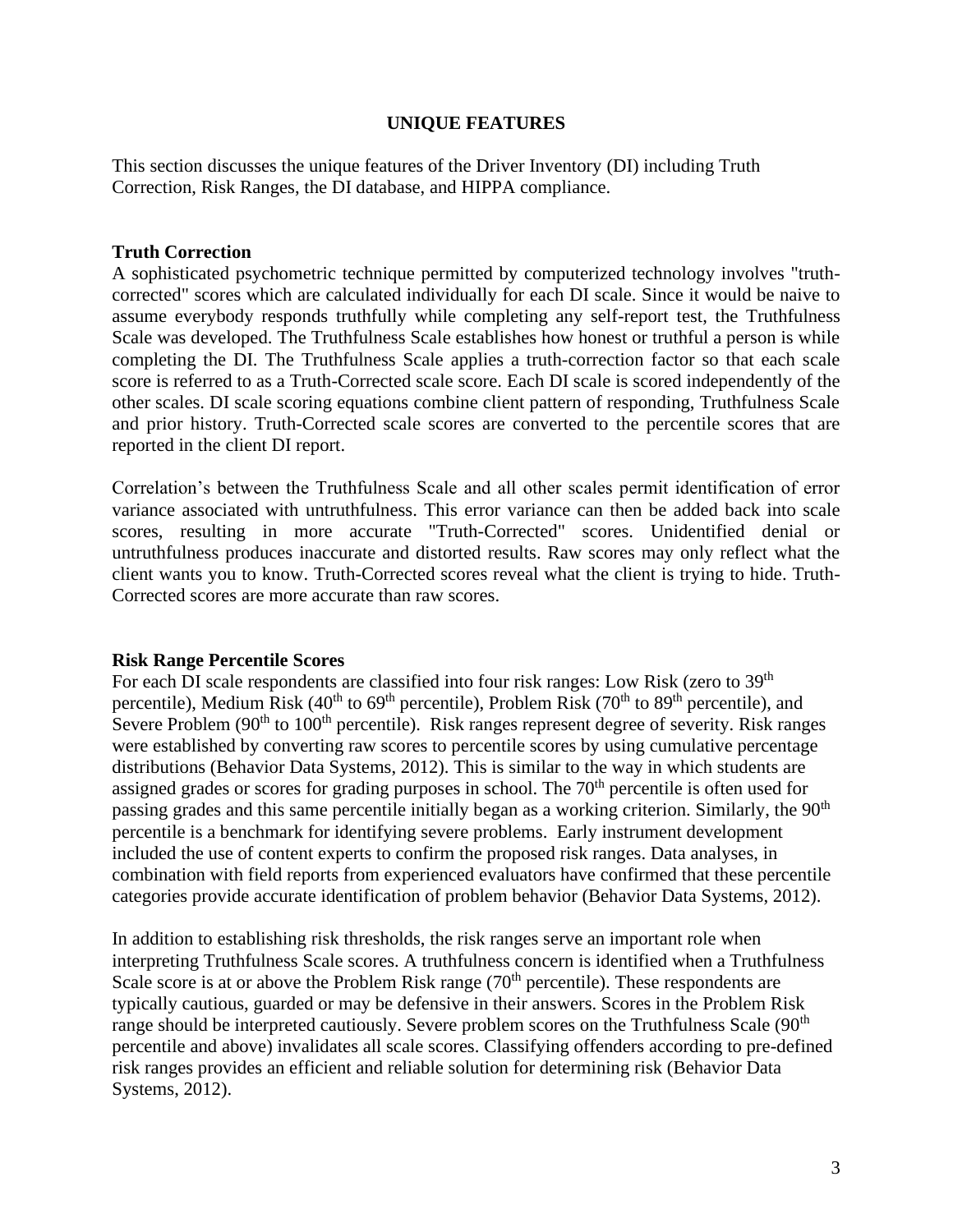#### **DI Database**

Every time a DI is scored the data is automatically stored on the disc/flash drive for later inclusion in the DI database. When the preset number of tests are administered the disc is returned for replacement, and the test data contained on these used discs is transferred, using confidential (no names) procedures, to the DI database for later analysis. This database is statistically analyzed annually, at which time DI test items are adjusted to reflect demographic changes or trends that might have occurred. This unique and proprietary database also enables the formulation of annual summary reports that are descriptive of the populations that are tested. Summary reports provide important information which may inform budgeting, resource allocation, recruitment, training, and program development.

#### **Confidentiality (Delete Client Names)**

Many agencies and programs are rightfully concerned about protecting their clients' confidentiality. The proprietary Delete Client Names option is provided to allow deletion of client names from test discs prior to their being returned for inclusion in the DI database. This is optional and once the names have been deleted they are gone and cannot be retrieved. Deleting client names does not delete demographic information or test data. It only deletes the client names when the option is used. The option is available at any time and can be used whether the disc is full or not. Once the client names are deleted there can be no further editing of the client names which ensures client confidentiality.

## **SCALE DESCRIPTIONS**

DI scales were developed from large item pools. Initial item selection was a rational process based upon clearly understood definitions of each scale. Content validity for the test was established using subject matter experts from the field of psychology and corrections. Initial items and scales were analyzed for final test selection and only those with the best statistical properties were retained. **Final test and item selection was based on each item's statistical properties**. It is important that users of the DI familiarize themselves with the definition of each scale. For that purpose a description of each DI scale follows.

**Truthfulness Scale:** The Truthfulness scale uses 22 true/false items to measure how "truthful" the client was while completing the DI. This type of a scale is a necessary, if not essential, requirement for any test involved in court-related procedures. Since the outcome of a person's test score could affect their driving privileges at the very least, or result in more serious consequences, it would be naive to believe that offenders answer all questions truthfully. All interview and self-report test information is subject to the dangers of untrue answers due to defensiveness, guardedness, or deliberate falsification. The Truthfulness Scale identifies these self-protective, recalcitrant, and guarded behaviors which minimize or even conceal self reported information. The Truthfulness Scale also establishes that the client understood the test items that he or she was responding to.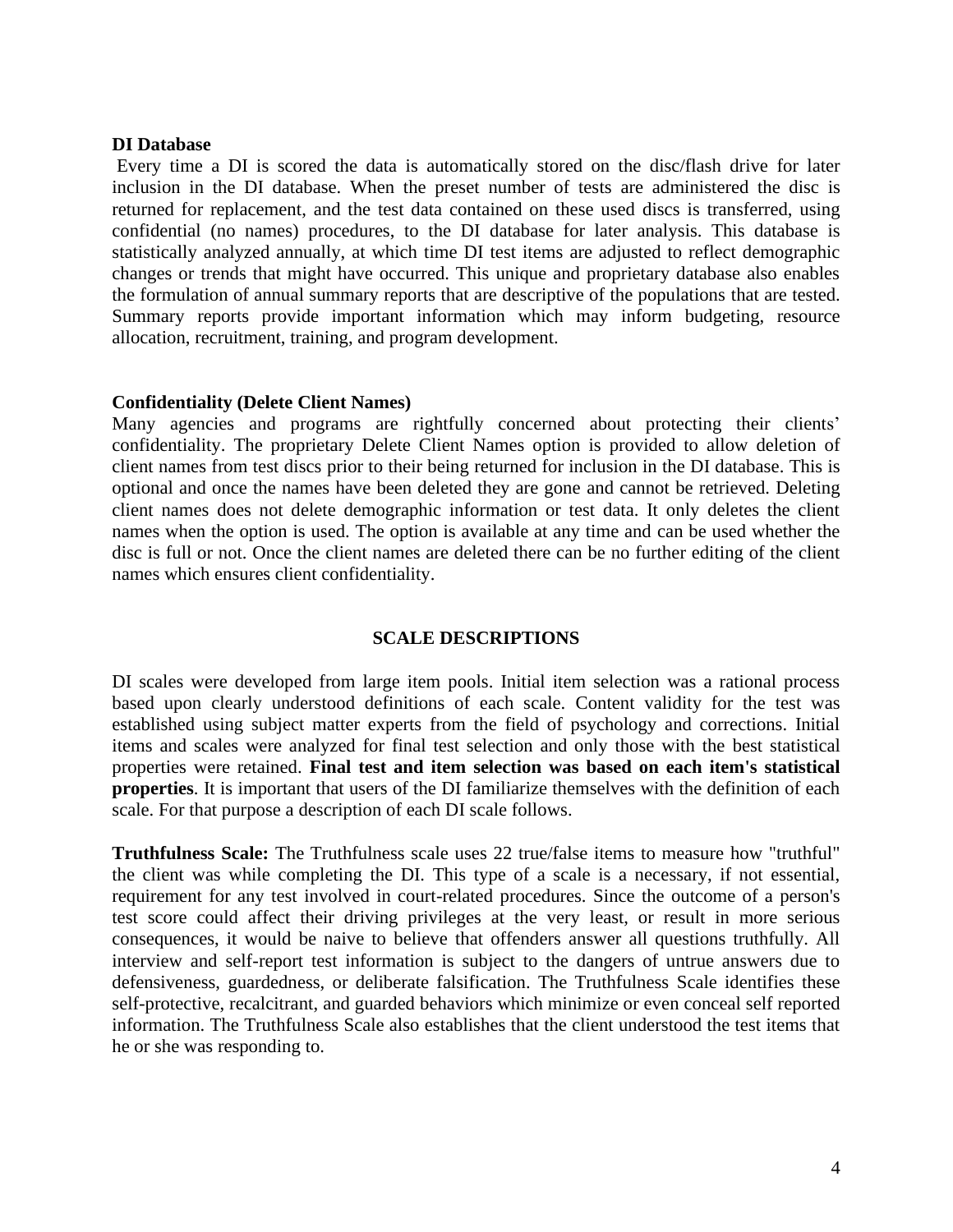**Aggression Scale:** Aggressive behavior characterized by verbal aggression, hostile actions, and anger are measured by the Aggression Scale. This scale consists of 20 true/false items and is used to measure the expression of aggression in everyday experiences as well as behind the wheel. Driver aggression and acts aggressive driving have been linked to motor vehicle accidents and other criminal acts. The National Council on Alcoholism, (NCA Newsletter, 1984) noted that "research results indicated drivers' potential for risk-taking behavior may exist independently of alcohol use, and manifest itself as aggressive irresponsibility." Identifying aggression has implications for risk classification and subsequent interventions to address dangerous driving behaviors.

**Driver Risk Scale:** The Driver Risk scale is an independent measure of the respondent being a risk, independent of that person's involvement with alcohol or drugs. Mortimer, et. al.  $(1971)^1$ concluded that alcoholics were significantly more involved in inappropriate driving behavior and moving violations. Selzer  $(1971)^2$  concluded that for maximal screening effectiveness, test results and arrest records be used jointly. Identification of driver risk independent of chemical dependency also is helpful in detecting the abstaining, yet irresponsible or distracted driver.

The National Highway Traffic Safety Administration (NHTSA) concluded **"One of the DI scales is designed to detect irresponsible driving and provides an assessment for driver risk, a particularly useful feature for evaluating the DWI offender that does not exist in any other instrument we reviewed"** (DOT HS 807 475).

**Self-Esteem Scale:** The self-esteem scale uses a 4-point rating scale to measure perceived selfworth and self-efficacy. This 30 item scale measures feelings of confidence, acceptance, and responsibility, as well as indicators of insecurity, hostility, and discontent. This scale allows for rapid self-rating wherein test takers describe their own self-esteem in words commonly used in everyday life. Positive self-esteem and self-efficacy can moderate the effects of stress (Agnew 1992; Aseltine, Gore, & Gordon, 2000). Self-esteem as a moderator of stress has implications for court mandated interventions which may be able to ameliorate problems associated with driving abilities.

**Stress Coping Abilities Scale:** The Stress Quotient Scale (renamed the Stress Coping Abilities Scale) is a measure of the respondent's ability to cope with stress. How effectively one copes with stress determines whether or not stress affects one's overall adjustment and Driving abilities. Stress exacerbates other symptoms of emotional as well as substance abuse-related problems. Markedly impaired stress coping abilities are frequently correlated with other emotional and psychological problems. A high risk (90 to 100 percentile) score on the Stress Quotient scale is indicative of markedly impaired stress coping abilities and likely reflects other identifiable mental health problems. The Stress Quotient scale is also significantly correlated with other indices of emotional problems that may affect a person's driving abilities.

## **EMPIRICAL RESEARCH**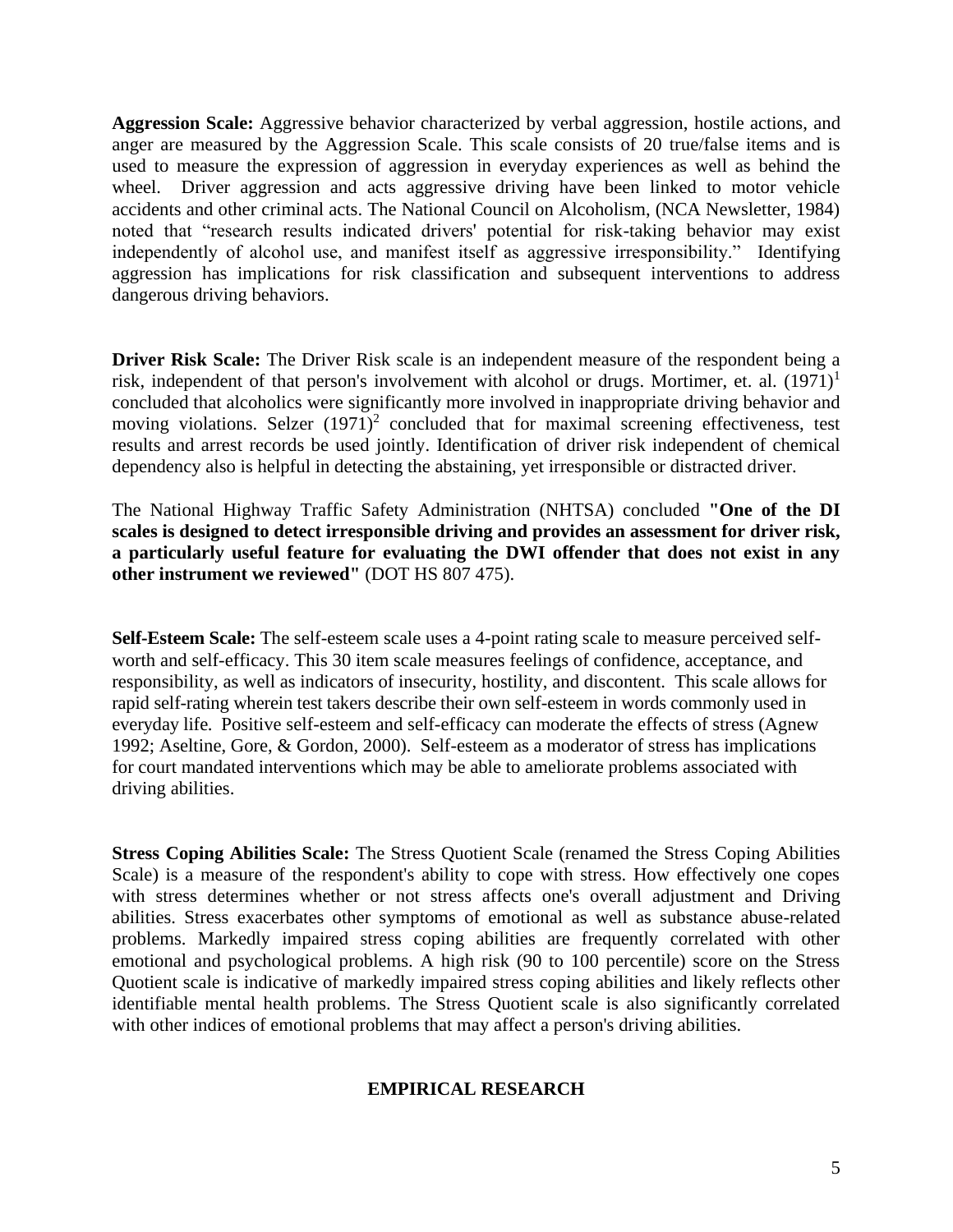The Driver Inventory (DI) validation studies were conducted with established Minnesota Multiphasic Personality Inventory (MMPI) scales as well as Polygraph examinations and other reports. Reliability and validity studies have been conducted on substance abuse inpatients, outpatients, college students, job applicants, defendants, diversion program attendees, probationers, inmates and counseling patients.

This document first presents the earlier studies that investigated the Stress Coping Abilities Scale. The research represented in this document is reported chronologically -- as it occurred. Chronological presentation enables the reader to follow the evolution of the DI into a state-ofthe-art assessment instrument. More recent studies (toward the end of this document) are most representative of current DI statistics.

## **Stress Quotient**

The Stress Quotient (SQ) or Stress Coping Abilities Scale is based upon the following mathematical equation:

$$
SQ = CS/S \times k
$$

The Stress Quotient (SQ) scale is a numerical value representing a person's ability to handle or cope with stress relative to their amount of experienced stress. CS (Coping Skill) refers to a person's ability to cope with stress. S (Stress) refers to experienced stress. k (Constant) represents a constant value in the SQ equation to establish SQ score ranges. The SQ includes measures of both stress and coping skills in the derivation of the Stress Quotient (SQ) score. The better an individual's coping skills, compared to the amount of experienced stress, the higher the SQ score.

The Stress Quotient (SQ) scale equation represents empirically verifiable relationships. The SQ scale (and its individual components) lends itself to research. Nine studies were conducted to investigate the validity and reliability of the Stress Quotient or Stress Coping Abilities Scale.

**Validation Study 1**: This study was conducted (1980) to compare SQ between High Stress and Low Stress groups. The High Stress group  $(N=10)$  was comprised of 5 males and 5 females. Their average age was 39. Subjects for the High Stress group were randomly selected from outpatients seeking treatment for stress. The Low Stress group (N=10) was comprised of 5 males and 5 females (average age 38.7) randomly selected from persons not involved in treatment for stress. High Stress group SQ scores ranged from 32 to 97, with a mean of 64.2. Low Stress group SQ scores ranged from 82 to 156, with a mean of 115.7. The t-test statistical analysis of the difference between the means of the two groups indicated that the High Stress group had significantly higher SQ scores than the Low Stress group ( $t = 4.9$ ,  $p < .001$ ). This study shows that the SQ or Stress Coping Abilities Scale is a valid measure of stress coping. The Stress Coping Abilities Scale significantly discriminates between high stress individuals and low stress individuals.

**Validation Study 2**: This study (1980) evaluated the relationship between the SQ scale and two criterion measures: Taylor Manifest Anxiety Scale and Cornell Index. These two measures have been shown to be valid measures of anxiety and neuroticism, respectively. If the SQ or Stress Coping Abilities Scale is correlated with these measures it would indicate that the SQ or Stress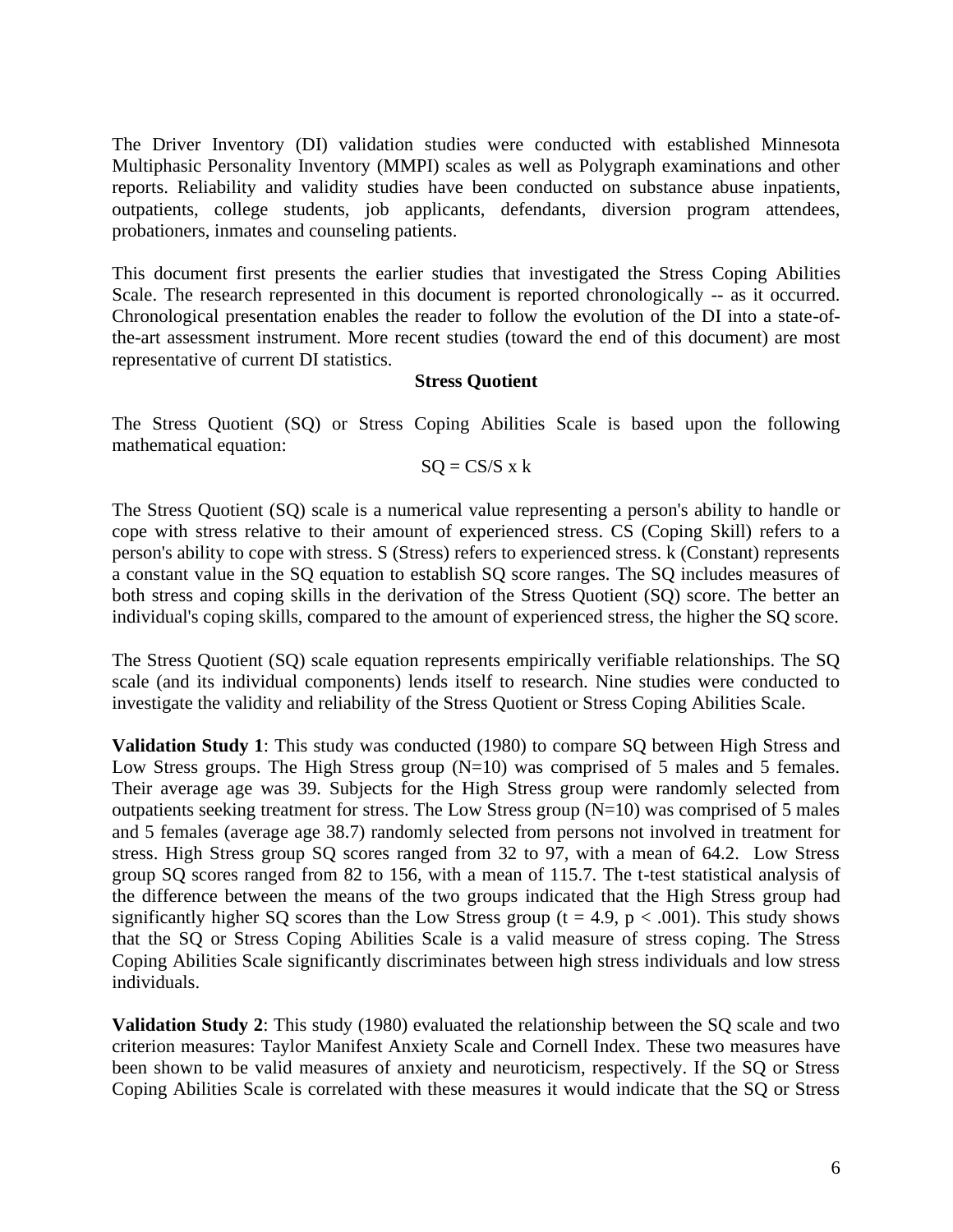Coping Abilities Scale is a valid measure. In the Taylor Manifest Anxiety Scale, high scores indicate a high level of anxiety. Similarly, in the Cornell Index high scores indicate neuroticism. Negative correlation coefficients between the two measures and the SQ were expected because high SQ scores indicate good stress coping abilities. The three tests were administered to fortythree (43) subjects selected from the general population. There were 21 males and 22 females ranging in age from 15 to 64 years. Utilizing a product-moment correlation, SQ scores correlated -.70 with the Taylor Manifest Anxiety Scale and -.75 with the Cornell Index. Both correlations were significant, in the predicted direction, at the  $p < .01$  level. These results support the finding that the Stress Coping Abilities Scale is a valid measure of stress coping abilities. The reliability of the SQ was investigated in ten subjects (5 male and 5 female) randomly chosen from this study. A split-half correlation analysis was conducted on the SQ items. The product-moment correlation coefficient (r) was .85, significant at the  $p < .01$  level. This correlation indicates that the SQ or Stress Coping Abilities Scale is a reliable measure. These results support the Stress Coping Abilities Scale as a reliable and valid measure.

**Validation Study 3**: In this study (1981) the relationship between the SQ Scale and the Holmes Rahe Social Readjustment Rating Scale (SRRS) was investigated. The SRRS, which is comprised of a self-rating of stressful life events, has been shown to be a valid measure of stress. Three correlation analyses were done. SRRS scores were correlated with SQ scores and separately with two components of the SQ scale: Coping Skill (CS) scores and Stress (S) scores. It was hypothesized that the SQ and SRRS correlation would be negative, since subjects with lower SQ scores would be more likely to either encounter less stressful life events or experience less stress in their lives. It was also predicted that subjects with a higher CS would be less likely to encounter stressful life events, hence a negative correlation was hypothesized. A positive correlation was predicted between S and SRRS, since subjects experiencing more frequent stressful life events would reflect more experienced stress. The participants in this study consisted of 30 outpatient psychotherapy patients. There were 14 males and 16 females. The average age was 35. The SQ and the SRRS were administered in counterbalanced order. The results showed there was a significant positive correlation (product-moment correlation coefficient) between SQ and SRRS ( $r = .4006$ ,  $p < .01$ ). The correlation results between CS and SRRS was not significant ( $r = .1355$ , n.s.). There was a significant positive correlation between S and SRRS ( $r = .6183$ ,  $p < .001$ ). The correlations were in predicted directions. The significant correlations between SQ and SRRS as well as S and SRRS support the construct validity of the SQ or Stress Coping Abilities Scale.

**Validation Study 4**: This validation study (1982) evaluated the relationship between factor C (Ego Strength) in the 16 PF Test as a criterion measure and the SQ in a sample of juveniles. High scores on factor C indicate high ego strength and emotional stability, whereas high SQ scores reflect good coping skills. A positive correlation was predicted because emotional stability and coping skills reflect similar attributes. The participants were 34 adjudicated delinquent adolescents. They ranged in age from 15 to 18 years with an average age of 16.2. There were 30 males and 4 females. The Cattell 16 PF Test and the SQ scale were administered in counterbalanced order. All subjects had at least a 6.0 grade equivalent reading level. The correlation (product-moment correlation coefficient) results indicated that Factor C scores were significantly correlated with SQ scores  $(r = .695, p < .01)$ . Results were significant and in the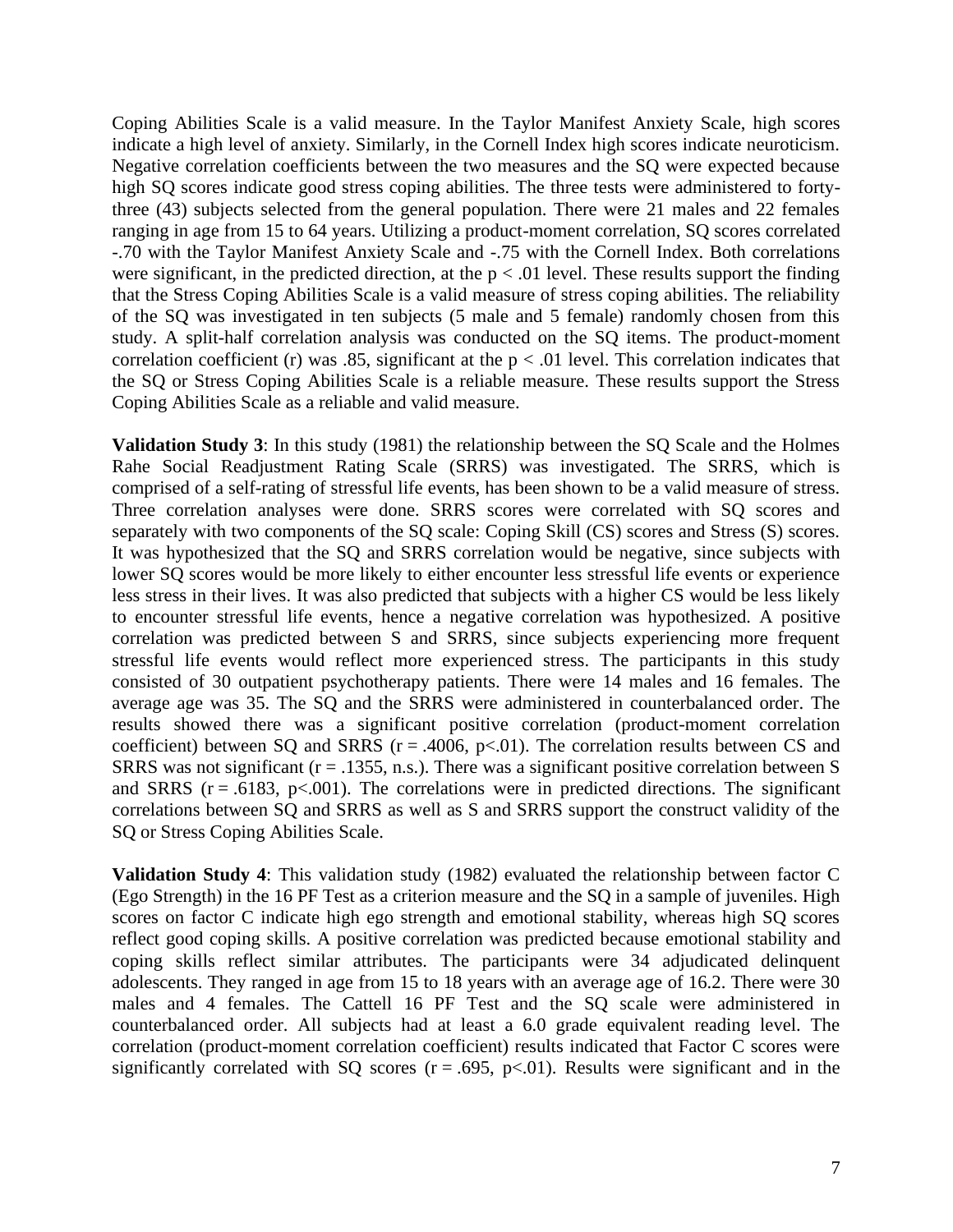predicted direction. These results support the SQ or Stress Coping Abilities Scale as a valid measure of stress coping abilities in juvenile offenders.

In a subsequent study the relationship between factor Q4 (Free Floating Anxiety) on the 16 PF Test and S (Stress) on the SQ scale was investigated. High Q4 scores reflect free floating anxiety and tension, whereas high S scores measure experienced stress. A high positive correlation between Q4 and S was predicted. There were 22 of the original 34 subjects included in this analysis since the remainder of the original files was unavailable. All 22 subjects were male. The results indicated that Factor Q4 scores were significantly correlated (product-moment correlation coefficient) with S scores ( $r = .584$ ,  $p < .05$ ). Results were significant and in predicted directions. The significant correlation's between factor C and SQ scores as well as factor Q4 and S scores support the construct validity of the SQ scale.

**Validation Study 5**: Psychotherapy outpatient clients were used in this validation study (1982) that evaluated the relationship between selected Wiggin's MMPI (Minnesota Multiphasic Personality Inventory) supplementary content scales (ES & MAS) as criterion measures and the SQ scale. ES measures ego strength and MAS measures manifest anxiety. It was predicted that the ES and SC correlation would be positive, since people with high ego strength would be more likely to possess good coping skills. Similarly, it was predicted that MAS and S correlations' would be positive, since people experiencing high levels of manifest anxiety would also likely experience high levels of stress. The subjects were 51 psychotherapy outpatients ranging in age from 22 to 56 years with an average age of 34. There were 23 males and 28 females. The MMPI and the SQ were administered in counterbalanced order. The correlation (product-moment correlation coefficient) results indicated that ES and CS were positively significantly correlated  $(r = .29, p < .001)$ . MAS and S comparisons resulted in an r of .54, significant at the  $p < .001$ level. All results were significant and in predicted directions.

In a related study (1982) utilizing the same population data  $(N=51)$  the relationship between the Psychasthenia (Pt) scale in the MMPI and the S component of the SQ scale was evaluated. The Pt scale in the MMPI reflects neurotic anxiety, whereas the S component of the SQ scale measures stress. Positive Pt and S correlations were predicted. The correlation (product-moment correlation coefficient) results indicated that the Pt scale and the S component of the SQ scale were significantly correlated  $(r = .58, p < .001)$ . Results were significant and in the predicted direction. The significant correlation's between MMPI scales (ES, MAS, Pt) and the SQ scale components (CS, S) support the construct validity of the SQ or Stress Coping Abilities Scale.

**Reliability Study 6**: The reliability of the Stress Quotient (SQ) or Stress Coping Abilities Scale was investigated (1984) in a population of outpatient psychotherapy patients. There were 100 participants, 41 males and 59 females. The average age was 37. The SQ was administered soon after intake. The most common procedure for reporting inter-item (within test) reliability is with Coefficient Alpha. The reliability analysis indicated that the Coefficient Alpha of 0.81 was highly significant  $(F = 46.74, p < .001)$ . Highly significant inter-item scale consistency was demonstrated.

**Reliability Study 7**: (1985) The reliability of the Stress Quotient (SQ) or Stress Coping Abilities Scale was investigated in a sample of 189 job applicants. There were 120 males and 69 females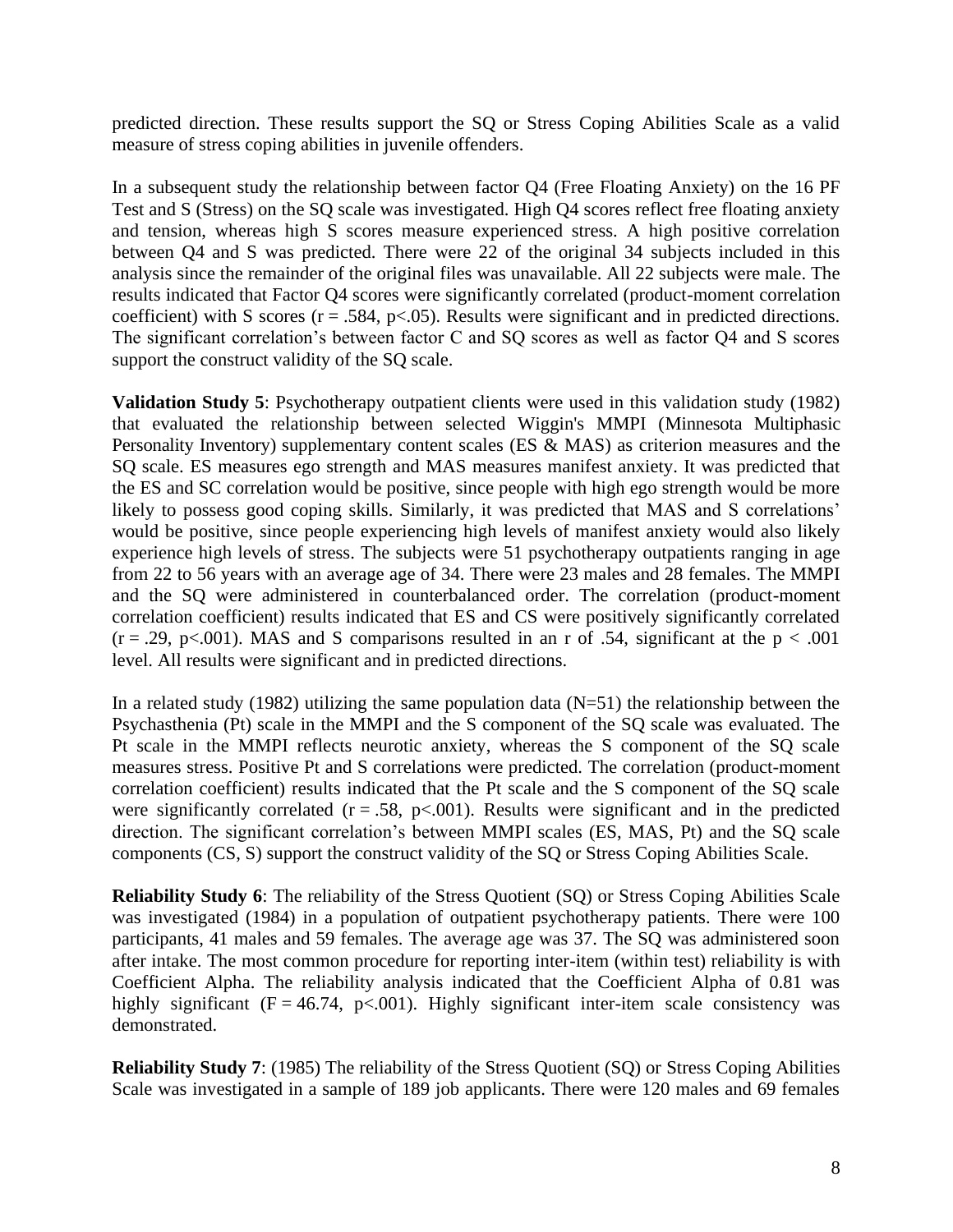with an average age of 31. The SQ was administered at the time of pre-employment screening. The reliability analysis indicated that the Coefficient Alpha of 0.73 was highly significant  $(F = 195.86, p < .001)$ . Highly significant Cronbach Coefficient Alpha reveals that all SQ scale items are significantly (p<.001) related and measure one factor or trait.

**Validation Study 8**: Chemical dependency inpatients were used in a validation study (1985) to determine the relation between MMPI scales as criterion measures and the Stress Quotient (SQ) Scale or Stress Coping Abilities Scale. The SQ is inversely related to other MMPI scales, consequently, negative correlation's were predicted. The participants were 100 chemical dependency inpatients. There were 62 males and 38 females with an average age of 41. The SQ and the MMPI were administered in counterbalanced order. The reliability analysis results indicated that the Coefficient Alpha of 0.84 was highly significant ( $F = 16.20$ ,  $p < 001$ ). Highly significant inter-item scale consistency was demonstrated.

The correlation (product-moment correlation coefficient) results between the Stress Quotient (SQ) and selected MMPI scales were significant at the  $p < .001$  level and in predicted directions. The SQ correlation results were as follows: Psychopathic Deviate (-0.59), Psychasthenia (-.068), Social Maladjustment (-0.54), Authority Conflict (-0.46), Taylor Manifest Anxiety Scale (-0.78), Authority Problems (-0.22), and Social Alienation (-0.67). The most significant SQ correlation was with the Taylor Manifest Anxiety Scale. As discussed earlier, stress exacerbates symptoms of impaired adjustment as well as emotional and attitudinal problems. These results support the Stress Quotient or Stress Coping Abilities Scale as a valid measure of stress coping abilities.

**Validation Study 9**: In a replication of earlier research, a study (1986) was conducted to further evaluate the reliability and validity of the Stress Quotient (SQ). The participants were 212 inpatients in chemical dependency programs. There were 122 males and 90 females with an average age of 44. The SQ and MMPI were administered in counterbalanced order. Reliability analysis of the SQ scale resulted in a Coefficient Alpha of 0.986 ( $F = 27.77$ ,  $p < .001$ ). Highly significant inter-item scale consistency was again demonstrated. Rounded off, the **Coefficient Alpha for the SQ was 0.99**.

In the same study (1986, inpatients), product-moment correlations were calculated between the Stress Quotient (SQ) and selected MMPI scales. The SQ correlated significantly (.001 level) with the following MMPI scales: Psychopathic Deviate (Pd), Psychasthenia (Pt), Anxiety (A), Manifest Anxiety (MAS), Ego Strength (ES), Social Responsibility (RE), Social Alienation (PD4A), Social Alienation (SC1A), Social Maladjustment (SOC), Authority Conflict (AUT), Manifest Hostility (HOS), Suspiciousness/Mistrust (TSC-II), Resentment/Aggression (TSC-V) and Tension/Worry (TSC-VII). **All SQ correlations with selected MMPI scales were significant (at the .001 level of significance) and in predicted directions.** These results support the SQ scale or Stress Coping Abilities Scale as a valid measure of stress coping abilities.

The studies cited above demonstrate empirical relationships between the SQ scale (Stress Coping Abilities Scale) and other established measures of stress, anxiety and coping skills. This research demonstrates that the Stress Quotient (SQ) or Stress Coping Abilities Scale is a reliable and valid measure of stress coping abilities. The SQ has high inter-item scale reliability. The SQ also has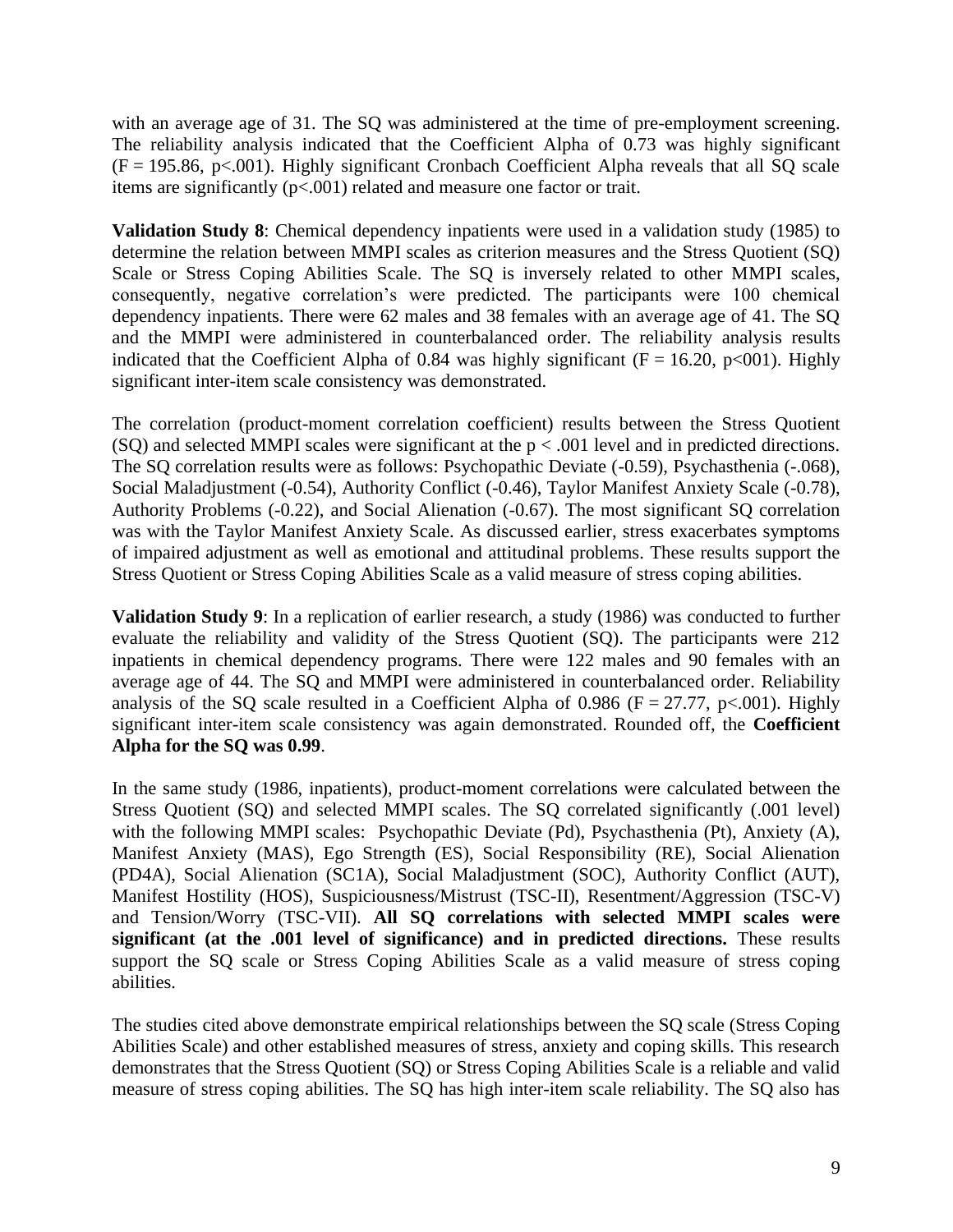high concurrent (criterion-related) validity with other recognized and accepted tests. The SQ scale permits objective (rather than subjective) analysis of the interaction of these important variables. In the research that follows, the **Stress Quotient** or **SQ** is also referred to as the **Stress Coping Abilities Scale**.

### **DRIVER INVENTORY RESEARCH FINDINGS**

Driver Inventory (DI) research is reported in a chronological format, reporting studies as they occurred. This gives the reader the opportunity to see how the DI evolved in to a state-of-the-art risk and needs assessment instrument. For current information refer to the more recent studies near the end of this research document.

**Reliability Study 10**: The reliability of the DI (1997) was established using data from 164 Canadian test takers. There were 116 males, 22 females, and 26 without gender specified.

The most common procedure for reporting internal consistency of an assessment is Cronbach's alpha. The professionally accepted reliability standard for this type of instrument is .70-.80 (Murphy & Davidshofer, 2001). Table 1 summarizes reliability coefficients.

| <b>Scales</b>                  | Cronbach's Alpha |  |  |
|--------------------------------|------------------|--|--|
| Truthfulness                   | .84              |  |  |
| Aggression                     | .85              |  |  |
| Driver Risk                    | .62              |  |  |
| <b>Stress Coping Abilities</b> | .95              |  |  |

Table 1: Reliability Analysis DI ( $N = 164, 1997$ )

**Reliability Study 11**: The reliability of the DI (1998) was established using data from 128 Canadian test takers. There were 111 males, 17 females.

The most common procedure for reporting internal consistency of an assessment is Cronbach's alpha. The professionally accepted reliability standard for this type of instrument is .70-.80 (Murphy & Davidshofer, 2001). Table 2 summarizes the results of the analysis and revealed high reliability coefficients.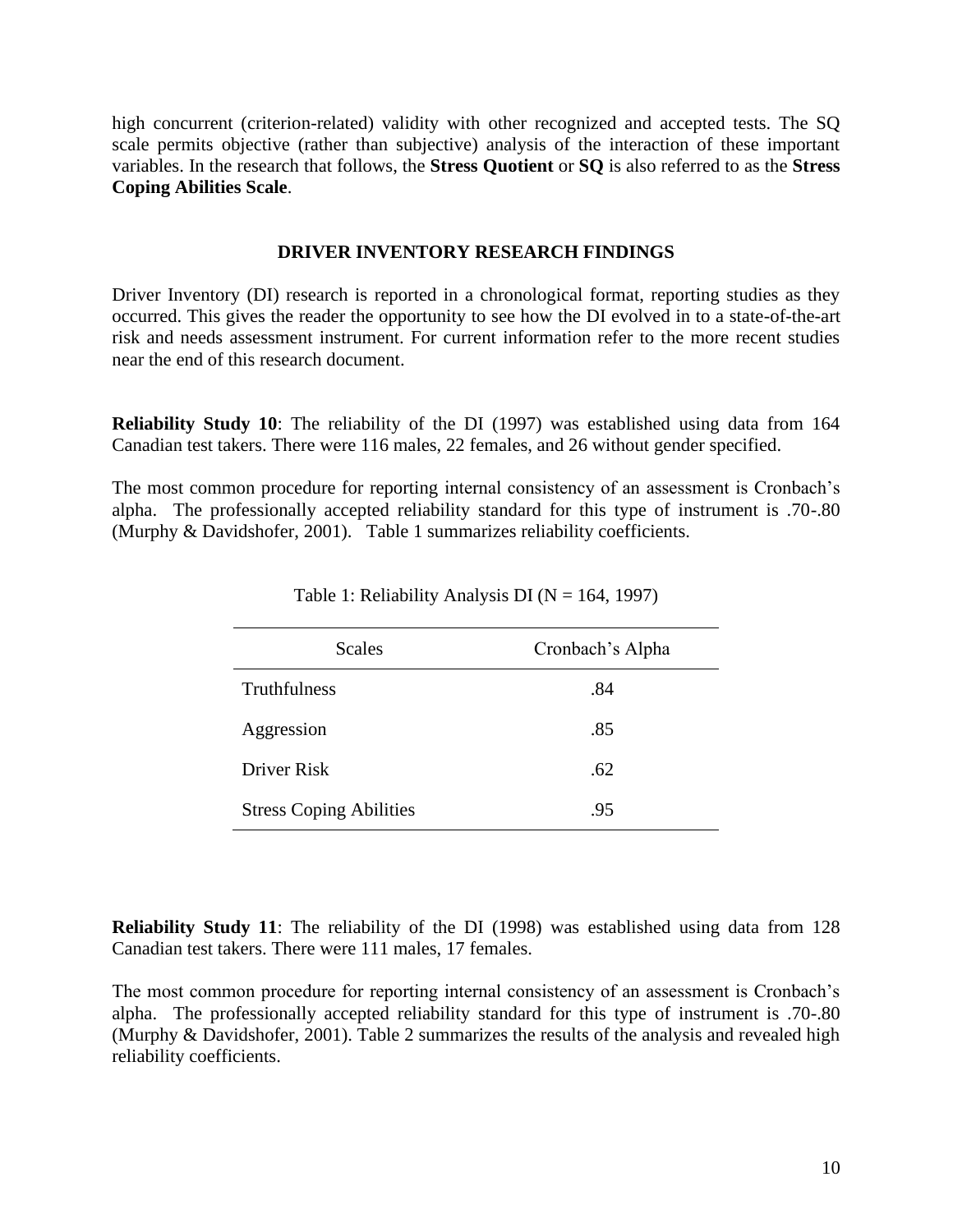| <b>Scales</b>                  | Cronbach's Alpha |
|--------------------------------|------------------|
| <b>Truthfulness</b>            | .88              |
| Aggression                     | .84              |
| Driver Risk                    | .82              |
| Self-Esteem                    | .93              |
| <b>Stress Coping Abilities</b> | .95              |

### Table 2: Reliability Analysis DI ( $N = 128, 1998$ )

# **Validity and Reliability 12**:

This validation and reliability study (2012) used data collected via disc/flash drive received through November 2012. Validation was established using contrast groups. When individuals known to have more severe problems or symptoms receive higher scale scores than individuals known to have fewer problems or symptoms, the test is said to have evidence of construct validity (DeVon et al., 2007).

There were 268 drivers who submitted data for analysis. 74% (197) were males; 14% (38) were females; 12% (33) were missing data. 7% (19) had less than a high school education; 43% (116) had graduated high school, approximately 20% (53) had more than a high school education; 30% (80) of data were missing. Driving violation information 27% of drivers had one or more demeritis; 50% had one or more driving violations; 23% had one or more accidents; and 6% had one more DUI convictions.

| raoic 5. B $\overline{Y}$ r andre r manigo $(11-200, 2012)$ |                                             |                                           |          |                 |  |
|-------------------------------------------------------------|---------------------------------------------|-------------------------------------------|----------|-----------------|--|
| <b>Scales</b>                                               | First-time<br><b>Offender Mean</b><br>Score | Multiple<br><b>Offender Mean</b><br>Score | t-value  | Significance    |  |
| Truthfulness                                                | 10.55                                       | 8.31                                      | 1.68     | Not significant |  |
| Aggressiveness                                              | 13.5                                        | 20.4                                      | $-.560$  | Not significant |  |
| Driver                                                      | 12.1                                        | 26.1                                      | $-10.22$ | $-.001$         |  |
| Self-Esteem                                                 | 29.7                                        | 28.2                                      | .785     | Not significant |  |
| <b>Stress Coping</b>                                        | 133.4                                       | 121.6                                     | 1.75     | Not significant |  |

Table 3. DVI Validity Findings (N=268, 2012).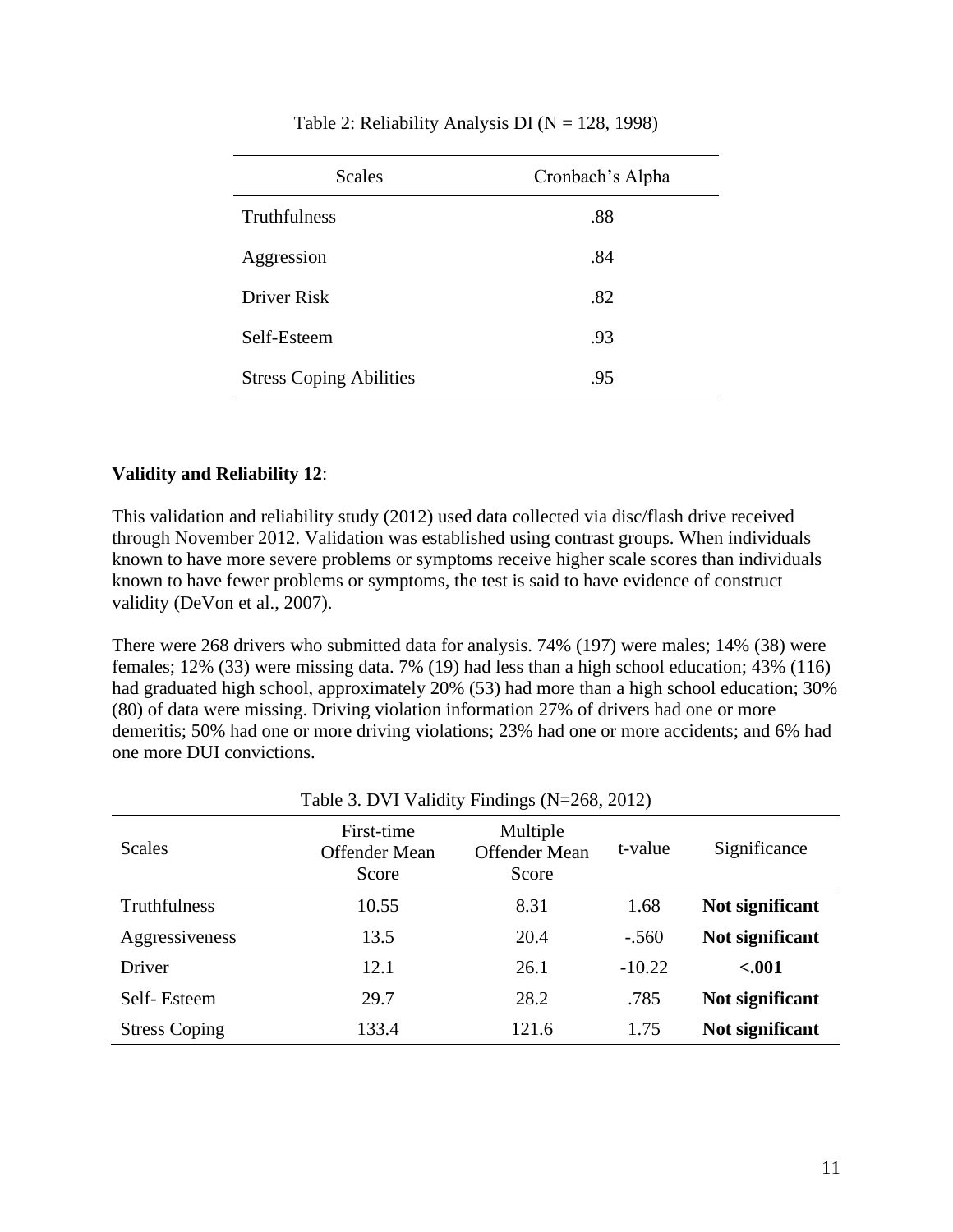Offenders were categorized into First-time and Multiple Offenders. First-time offenders are defined as having one traffic violation; Multiple offenders had two or more traffic violations. It is anticipated that Multiple Offenders' mean scale scores would be higher than First-Time offenders, indicating more severe symptoms or problems. On the Stress Coping Abilities Scale and Self Esteem Scale scoring is reversed, thereby a lower score for Multiple offenders would indicate more severe problems and poorer stress management skills.

A comparison between the mean scores of first-time offenders and multiple offenders found higher mean scale scores for multiple offenders on the Aggressiveness, Driver Risk and Self-Esteem Scales. First-time offenders had higher mean scale scores on the Truthfulness and as expected on the Self Esteem Scale and Stress Coping Abilities Scales. Higher scores for firsttime offenders on the Truthfulness Scale have been seen in previous findings and may be associated with offenders' level of experience with the criminal justice system. These individuals may engage in more denial and minimizing behaviors whereas, multiple offenders may have learned that denial and minimizing are usually detected.

*T*-test analyses were conducted to examine whether the differences between mean scores were statistically significant. Adjustments were made to the *t* and df to account for differences in variance. **Results indicated that for the Driver Scale, the differences were statistically significant.** The non significant results for the remaining scale are likely the result of small differences in mean scores and small sample size. As a general rule, scores obtained by multiple offenders demonstrated more severe problems. These results support the validity of the DI and demonstrate that the DI effectively differentiates between offenders that are known to have more severe problems (multiple offenders) than first time offenders.

Table 4 summarizes the reliability coefficients for this analysis. Scales meet or exceed (.70-.80) professionally accepted levels for this type of instrument.

| <b>Scales</b>                  | Cronbach's Alpha |
|--------------------------------|------------------|
| Truthfulness                   | .84              |
| Aggression                     | .87              |
| Driver Risk                    | .70              |
| Self-Esteem                    | .88              |
| <b>Stress Coping Abilities</b> | .91              |

Table 4. Reliability Analysis DI (N=268, 2012)